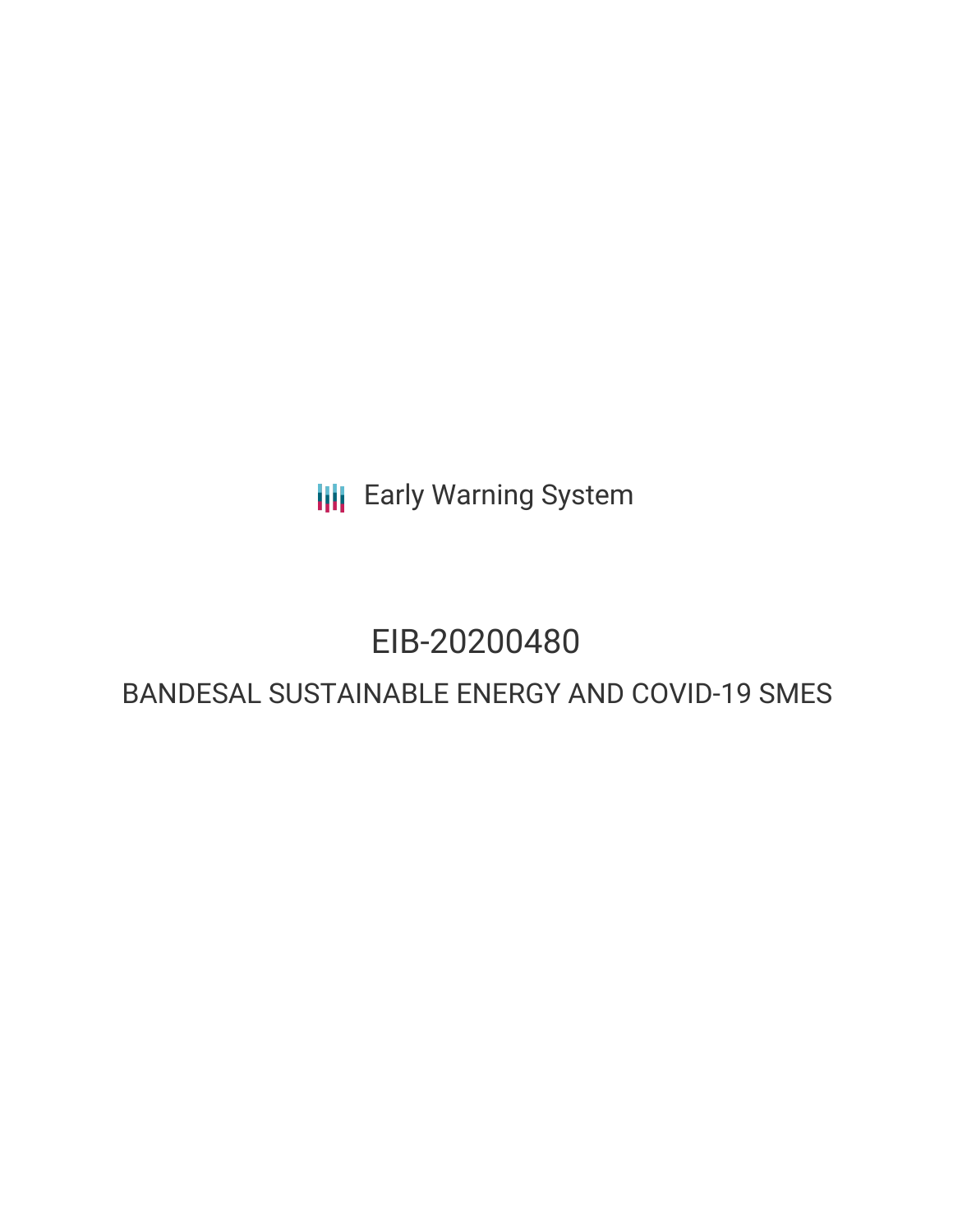#### **Quick Facts**

| <b>Countries</b>               | El Salvador                           |
|--------------------------------|---------------------------------------|
| <b>Financial Institutions</b>  | European Investment Bank (EIB)        |
| <b>Status</b>                  | Approved                              |
| <b>Bank Risk Rating</b>        | U                                     |
| <b>Voting Date</b>             | 2020-12-17                            |
| <b>Sectors</b>                 | Education and Health, Energy, Finance |
| <b>Investment Type(s)</b>      | Loan                                  |
| <b>Investment Amount (USD)</b> | $$40.00$ million                      |
| <b>Loan Amount (USD)</b>       | \$40.00 million                       |
| <b>Project Cost (USD)</b>      | $$60.00$ million                      |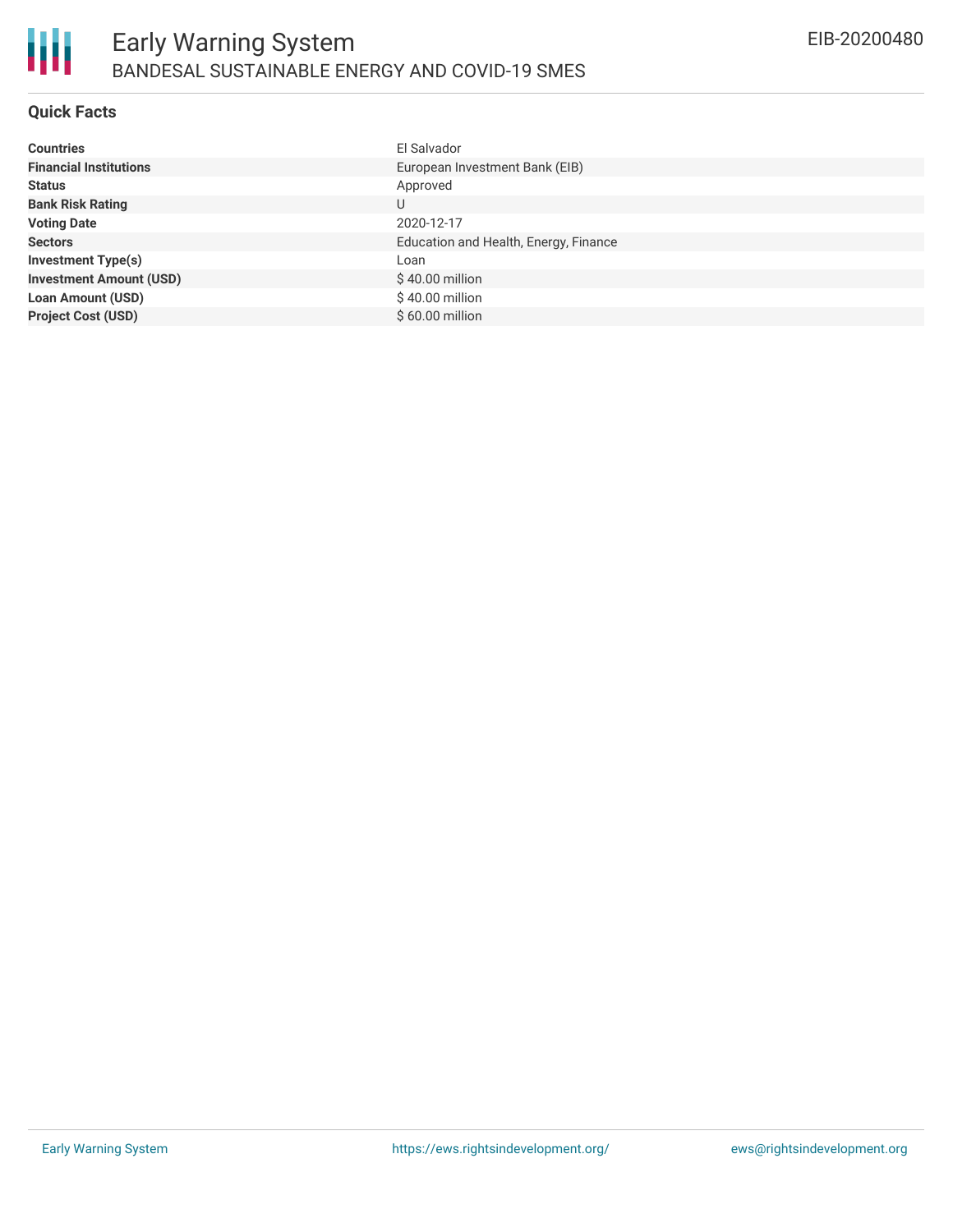

#### **Project Description**

According to EIB website, the project aims to partly finance sustainable energy initiatives and to provide contingency financial support to SMEs in the context of the COVID-19 pandemic. The energy component of this operation will contribute to the achievement of climate change mitigation, which is one of the high-level horizontal objectives of the External Lending Mandate (ELM), and to the development of sustainable economic growth and of the private sector. The SME component of this operation will support small and medium-sized enterprises impacted by the COVID-19 pandemic in El Salvador.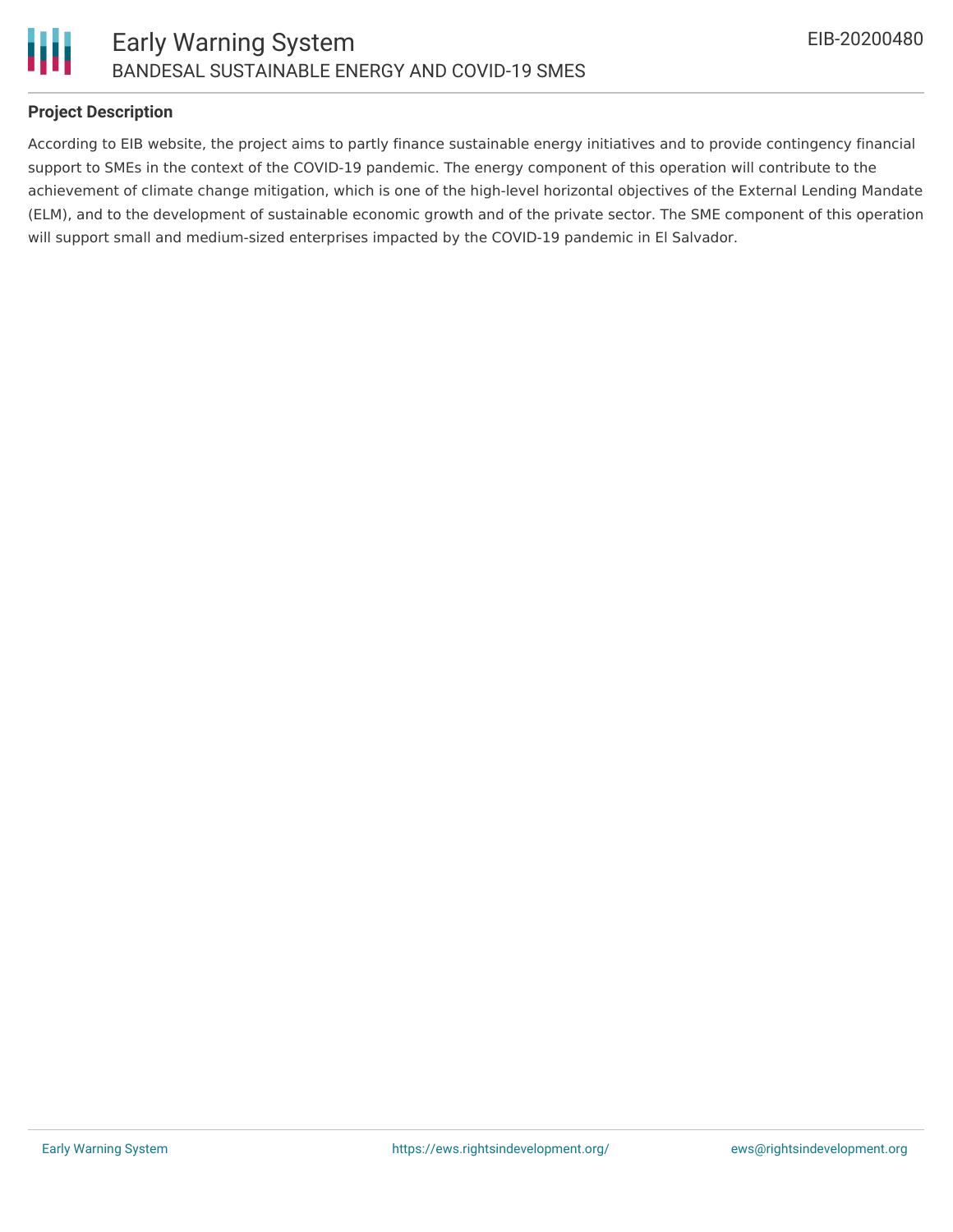# 冊

#### **Investment Description**

European Investment Bank (EIB)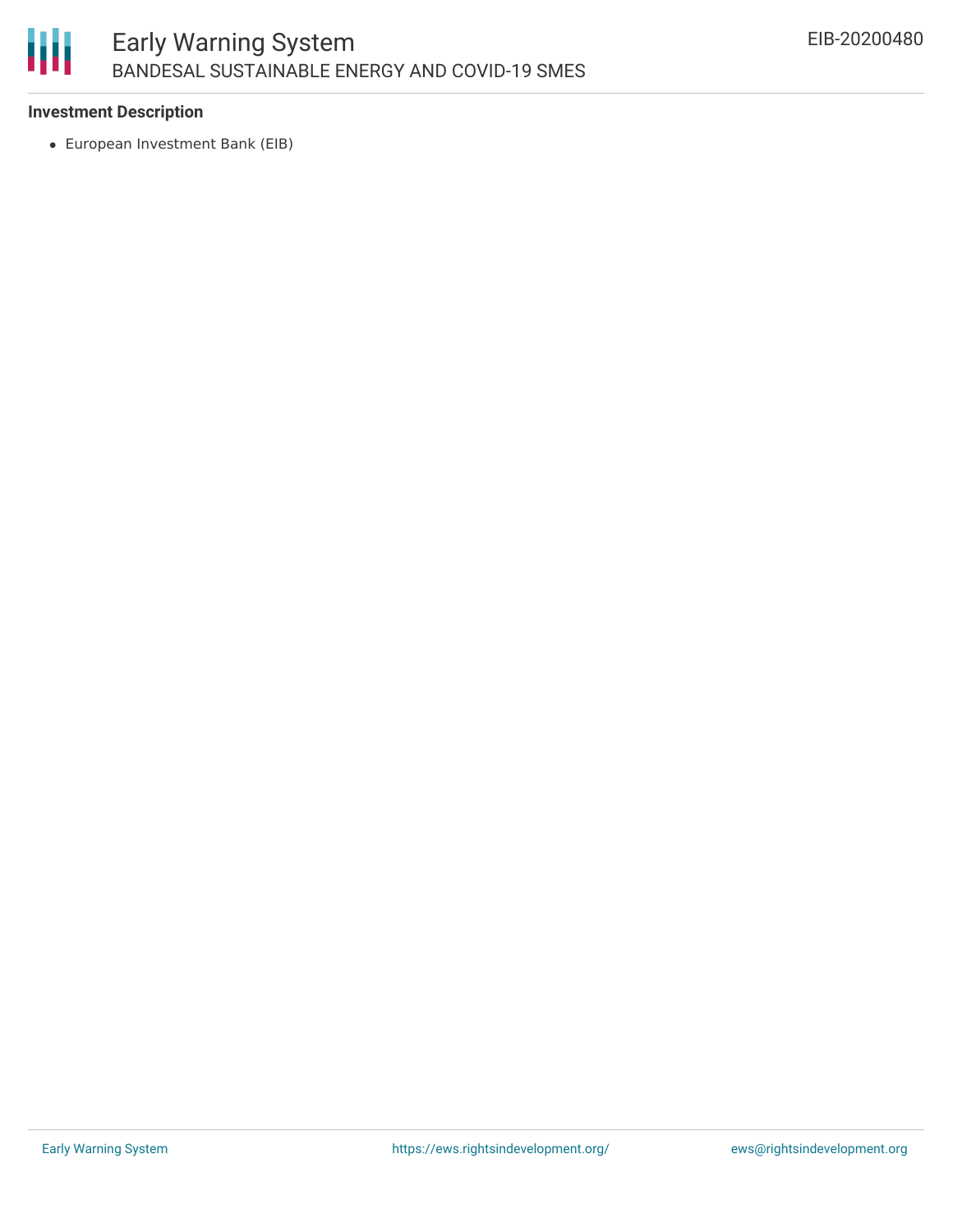#### **Contact Information**

No contact information provided at the time of disclosure.

#### **ACCESS TO INFORMATION**

You can submit an information request for project information at: https://www.eib.org/en/infocentre/registers/requestform/request-form-default.htm

#### **ACCOUNTABILITY MECHANISM OF EIB**

The EIB Complaints Mechanism is designed to facilitate and handle complaints against the EIB by individuals, organizations or corporations affected by EIB activities. When exercising the right to lodge a complaint against the EIB, any member of the public has access to a two-tier procedure, one internal - the Complaints Mechanism Office - and one external - the European Ombudsman. A complaint can be lodged via a written communication addressed to the Secretary General of the EIB, via email to the dedicated email address: complaints@eib.org, by completing the online complaint form available at the following address: http://www.eib.org/complaints/form via fax or delivered directly to the EIB Complaints Mechanism Division, any EIB local representation office or any EIB staff. For further details, check:

http://www.eib.org/attachments/strategies/complaints\_mechanism\_policy\_en.pdf

When dissatisfied with a complaint to the EIB Complaints Mechanism, citizens can then turn towards the European Ombudsman. A memorandum of Understanding has been signed between the EIB and the European Ombudsman establishes that citizens (even outside of the EU if the Ombudsman finds their complaint justified) can turn towards the Ombudsman on issues related to 'maladministration' by the EIB. Note that before going to the Ombudsman, an attempt must be made to resolve the case by contacting the EIB. In addition, the complaint must be made within two years of the date when the facts on which your complaint is based became known to you. You can write to the Ombudsman in any of the languages of the European Union. Additional details, including filing requirements and complaint forms, are available at: http://www.ombudsman.europa.eu/atyourservice/interactiveguide.faces